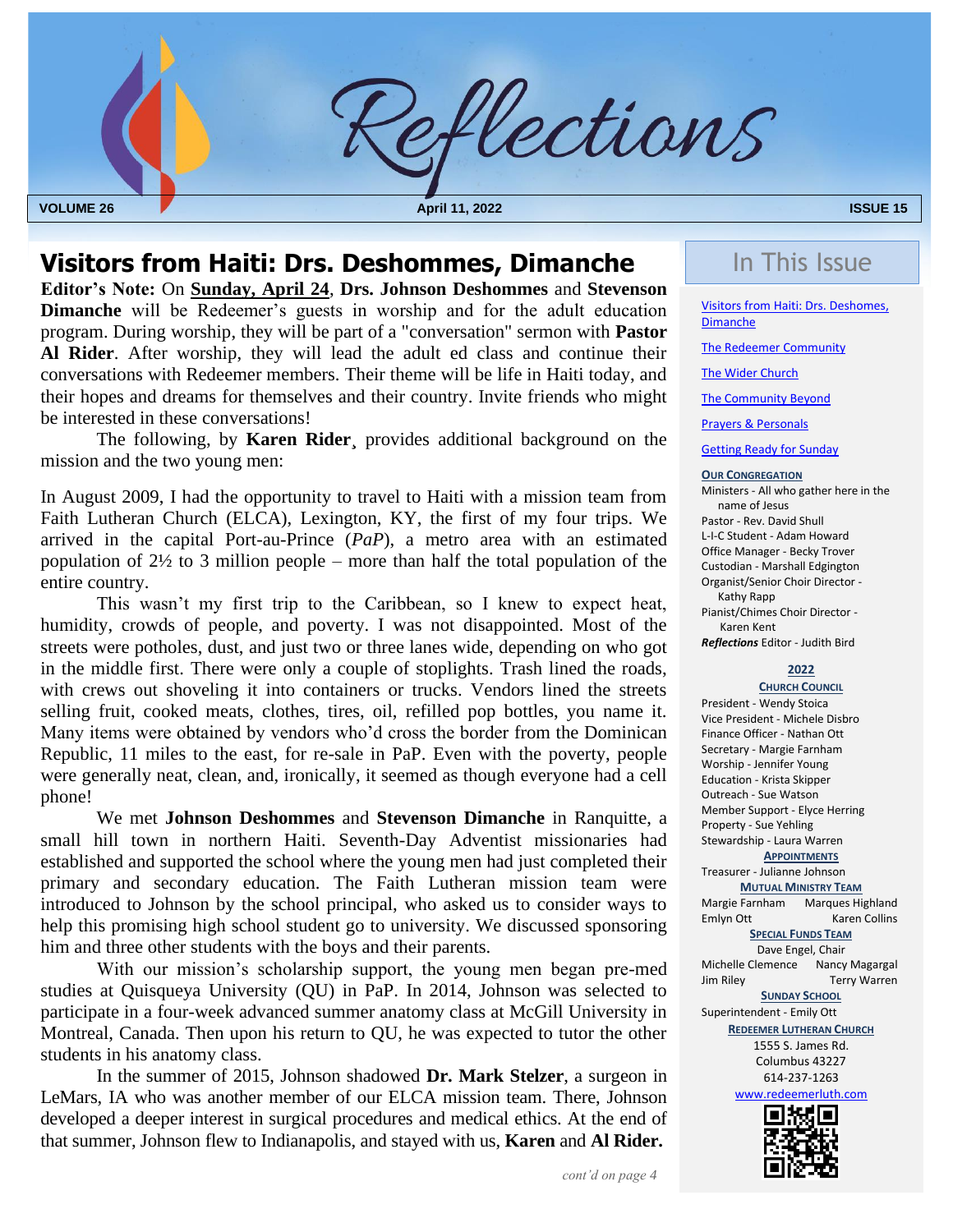

## **The Redeemer Community**

### **RLC's Current Worship Protocol: Love Your Neighbor**

- <span id="page-1-0"></span>\* Masks are required coming into the building and in the Narthex. Folks wishing to continue wearing masks for worship are encouraged to sit in the pews on the north side of the Sanctuary; those who wish to remove their masks may sit on the south side of the Sanctuary.
- \* Those who wish may stand during the opening and closing hymns and the reading of the Gospel.
- \* During the passing of the peace, we suggest you wave or place your palms together under your chin in the "namaste" posture as a way to share the peace in a distanced way.
- \* Individual communion elements are available to pick up inside the Sanctuary door or folks can now choose to receive communion at the front of the church from masked servers distributing individual cups for the wine/grape juice.
- \* If you wish to use one of the first-floor bathrooms, please follow instructions in the bathroom about disinfecting it after your use. Only one person at a time in the restrooms.
- \* Please silence cellphones.

#### **Redeemer to Hold Two Easter Sunday Services**

Redeemer will hold two Easter Sunday services, one at 8:30 a.m. which is in-person only and the second at 11 a.m. which is both in-person and streamed on Redeemer's YouTube channel.

Ahead of that, Redeemer will hold a Maundy Thursday service at 7 p.m. that will be both inperson and livestreamed. It will include both foot- and hand-washing. Good Friday service is again in conjunction with Christ United Methodist Church. This year, the service will be held in their sanctuary at 1480 Zettler Road.

*We have missed those of you who have not yet returned to in-person worship. There are a whole variety of worship opportunities available in the upcoming week. If you feel safe coming back into the sanctuary, your presence and spirit would be a true blessing to us. We are not the same without you.*

#### **Volunteers Sought for 2022 LSS/Food Collective Food Giveaways**

The season for Redeemer's LSS/MOFC Food Giveaway events is quickly approaching. Redeemer is scheduled for the *third* Thursday of every month from April to October, so that means the first event is scheduled in less than three weeks on **April 21**! As folks can imagine, the demand for food assistance is still high, so this ministry effort shared with Lutheran Social Services (LSS) and the Mid-Ohio Food Collective (MOFC) is even more important!

At least for the first month or two, the processes used last year will be followed. To recap, there will be a drive-thru process where customers stay in their cars and we follow all of the current physical distancing, hand washing, glove and face mask guidelines.

**In an effort to gauge the volunteer staffing for these events, and especially the one on Thursday, April 21, those who are willing to help are asked to email or call the church office**.

Coordinator **Sue Watson** notes, "I know our congregational efforts to combat food insecurity in our communities are very meaningful for many of us, and our outreach means so much to those we serve. So if you can volunteer (or if you'd like more info), please get in touch with the church office asap!

"We'll take all the help we can get!"

The other giveaway dates are Thursdays May 19, June 16, July 21, August 18, September 15 and October 20.

#### **'Extras' of Hair Care Products Needed for LSS/MOFC April Giveaway**

As has done in the past, Redeemer is requesting donations of personal items to be included with the produce at the monthly food giveaways. For April's event, hair care products (shampoo, conditioner, etc.) will be given away.

"We are so grateful for the congregation's constant and generous donations. On behalf of our giveaway's guests, thank you, Redeemer members!" Sue said.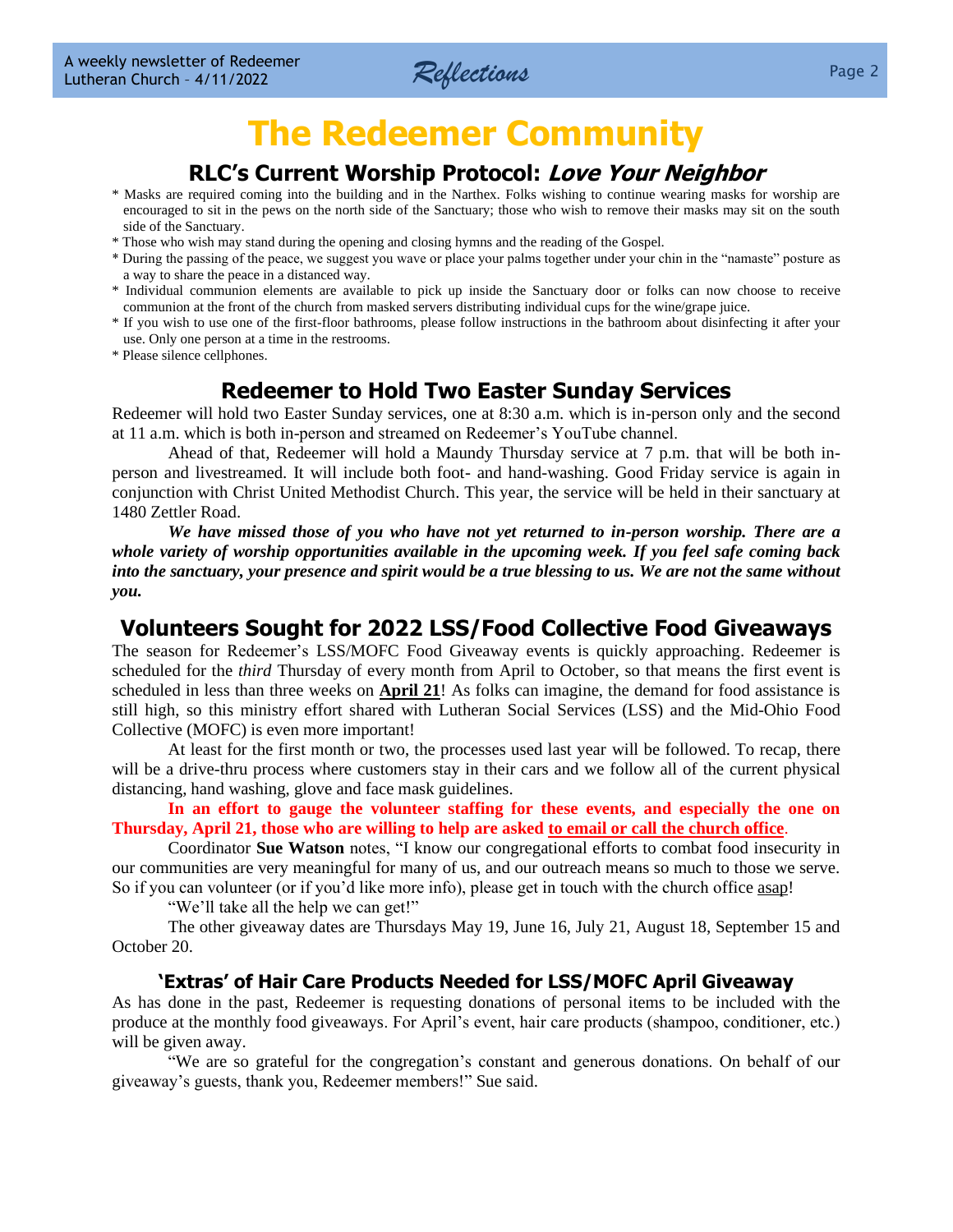

## **Adult Ed on Hiatus for April 17**

Because of the Easter services, the Adult Education Class is on hiatus for **Sunday, April 17**. It returns on **Sunday, April 24** with a discussion/dialogue with the two Haitian doctors, **Drs. Johnson Deshommes** and **Stevenson Dimanche.** The theme will be life in Haiti today and their hopes and dreams for themselves and their country. **Invite friends who might be interested in this conversation.** The class begins at 11:15 a.m. in Room 2, following the worship service.

## **Tuesday Bible Study on Hiatus for April 12**

The Tuesday Bible Study is on hiatus for **April 12,** returning on **Tuesday, April 19** with a new series on encounters Jesus had with women in the Gospels. The group runs from 1 to 2:30 p.m. here at the church.

To join the group via Zoom, go to the Zoom app and then enter the following information: Meeting ID: 863 5869 9434; Passcode: 943506. To participate by phone, call 312-626-6799. If you don't have the Zoom app, you can join the meeting by copying and pasting the following web address in your browser:<https://us02web.zoom.us/j/86358699434?pwd=cTlaaUM5MWl6U29mNGtsQXhuTnlIUT09> .

## **Spotlight on BREAD Network Member Sue Watson**

BREAD Network Members have been asked to answer a handful of questions: the answers will be shared in *Reflections* over the course of 2022. Up this week is **Sue Watson.**

#### 1.**What is your name? Sue Watson**

2.**What issues keep you up at night?** In this day and in this world, there's no shortage of issues! I think fear of what might be coming keeps me worried: a tsunami of deliberate misinformation, economic landslide, stampeding injustice, flagrant disparity, and indifference.

3. **Why did you join the Justice team at Redeemer?** I wanted to learn more about what justice means, and I wanted to be a little more uncomfortable about injustice in all its forms. Diversity is such a nice word; disparity is not. The more I learned and heard, the more I wanted to make a difference.

4. **What is your favorite kind of bread?** Rye bagels, warm French bread, sourdough anything.

5. **Why did you decide to become a Network Member of BREAD?** I joined BREAD because it is doing what I want to do: make changes that benefit ALL people! BREAD works because they are thorough, persistent, organized, and serious about what matters. I need to be part of that effort because it's time to move from learning to *doing.*

6. **What is your Justice Prayer for 2022?** Heavenly Father, show us the way and give us the strength to prevail so that ALL your creatures are provided for. In whatever way you ask, let me do your will, let me work toward justice for all.

Redeemer has committed to bringing 47 people to the Nehemiah Action on May 10. Secure your free ticket for this event by contacting **Dave Shull, Sue Watson, Emily Ott, Michele Disbro, Kathy Zwanziger** or **Kristi Hildebrand** or calling the church office.

#### **Upcoming BREAD Dates**

Rally: Monday, April 11, 2022 at 7 p.m. at Temple Tifereth

Nehemiah Action: Tuesday, May 10, 2022 at the Celeste Center 6:15 p.m. (doors open) 7 p.m. (event) Justice Ministry Celebration: Monday, June 27 at 7 p.m.

## **Noisy Offering Now Going to 'ReconcilingWorks'**

For now through Easter, Redeemer's "Noisy Offering" – that is, the offering of loose or "noisy" change given each Sunday when entering the Sanctuary – will now go to ReconcilingWorks. This is in celebration of Redeemer's 30th Anniversary as a Reconciling in Christ congregation.

Since 1974, "ReconcilingWorks: Lutherans for Full Participation" has advocated for the full welcome, inclusion, and equity of lesbian, gay, bisexual, transgender, queer, intersex and asexual/aromantic (LGBTQIA+) Lutherans in all aspects of the life of their church, congregations, and community.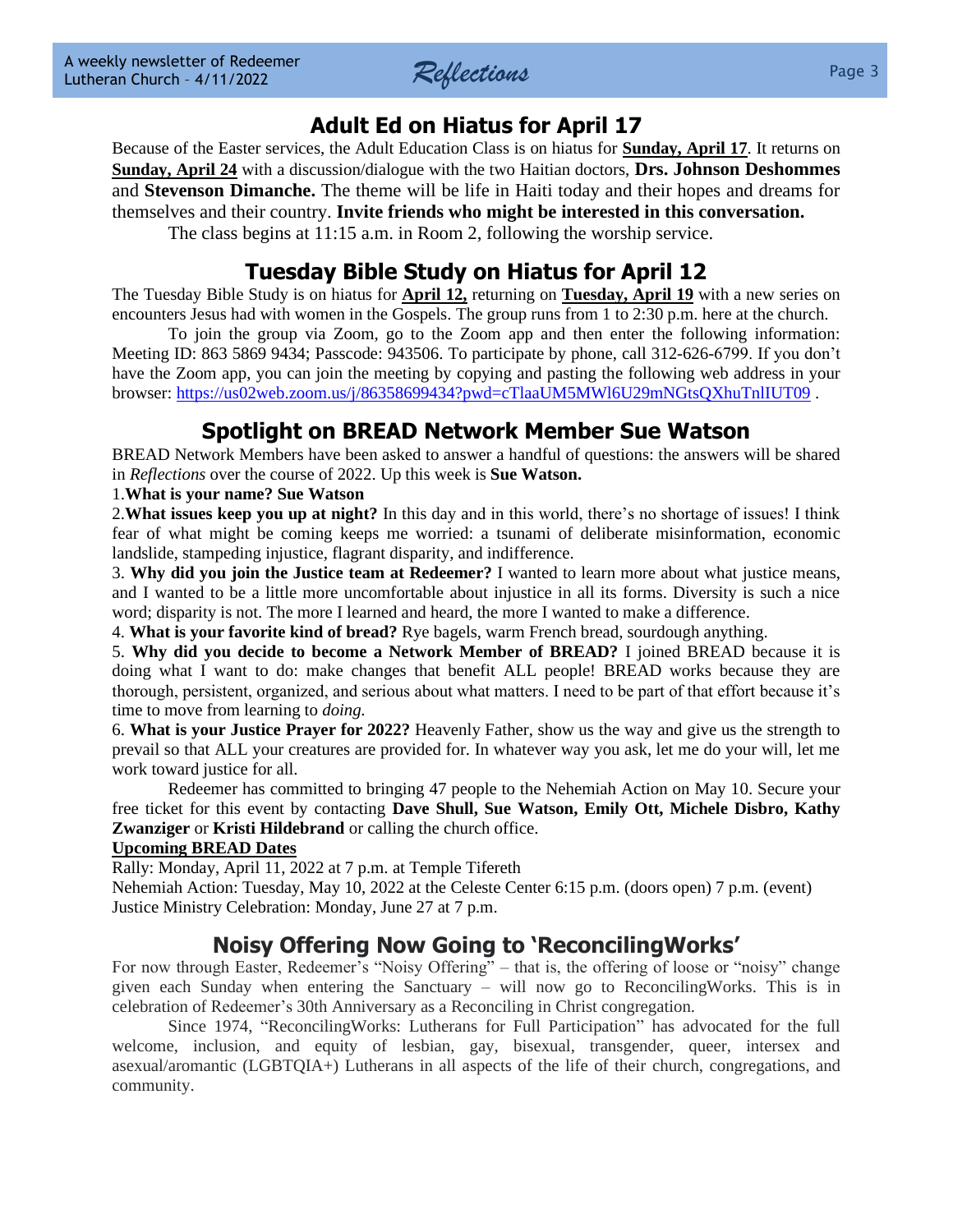

"In relationships built through outreach and education, ReconcilingWorks shares Christ's message, the Gospel, which is for everyone equally. The group advocates for systemic change in policy and practice in church and society, working to alleviate not only the painful symptoms of oppression but also to eliminate its root causes.

"We are Lutherans working with the recognition that racism, sexism, ageism, able-ism, heterosexism, homophobia, and all the other artificial distinctions that seek to raise one group into privilege and preference over another, conspire together to diminish our world and church.

"An independent, Lutheran, membership-supported organization, ReconcilingWorks is committed to strengthen all of God's beloved for authentic, visible, faithful lives and to work for systemic change with the church and society." For more information check out their website at [www.ReconcilingWorks.org.](http://www.reconcilingworks.org/)

## **Visitors from Haiti: Drs. Johnson Deshommes and Stevenson**

#### **Dimanche** *cont'd from p. 1*

We connected him with fellow church members who got him into seminars in public health at Indiana University, and enabled him to scrub to observe a robotic hysterectomy and his first open-heart surgery at St Francis Hospital. He was *pumped*!

Meanwhile, Stevenson studied ophthalmology at Quisqueya and got into an eye program that same summer at Henry Ford Hospital in Detroit. He also joined us in Indianapolis that weekend to explore our city.

From Indianapolis, Johnson traveled to Lexington KY to stay with his sponsors and tour the University of Kentucky med school and hospital. There he shadowed **Dr. Lee**, a radiologist, and was further Deshommes (right)fascinated by MRI technology.

Today, both Stevenson and Johnson have their MD's

and are taking post-doc courses at Indiana University and the University of Kentucky to prepare for their residencies. Stevenson has already been accepted at the University of Pennsylvania Medical Center in Hershey; Johnson is still awaiting his assignment. We are very blessed to have both Drs. Johnson Deshommes and Stevenson Dimanche share with us here at Redeemer on **Sunday, April 24!** They have given many presentations to U.S. congregations about life in Haiti and their hopes and dreams for their careers and their country.

Our good friend **Delette Matheus** of Fort Lauderdale FL is also hoping to visit us and thank Redeemer for our mission support in the near future. She is a board member of Grace Mission and executive director of the Chez Moi Orphanage program for school-age girls and boys in PaP. Delette is Haitian-American and the daughter of the founder of Chez Moi.

#### **Lodging Sought for Haitian Guest April 23**

Redeemer is looking for one more host to provide overnight accommodations for one of our Haitian guests on **Saturday evening, April 23** and a light breakfast **Sunday morning, April 24**? **Al** and **Karen Rider** will drop him off after dinner Saturday evening and pick him up for church Sunday morning.

If you can help out, please contact **Dave Shull**.

Dr. Stevenson Dimanche (left) and Dr. Johnson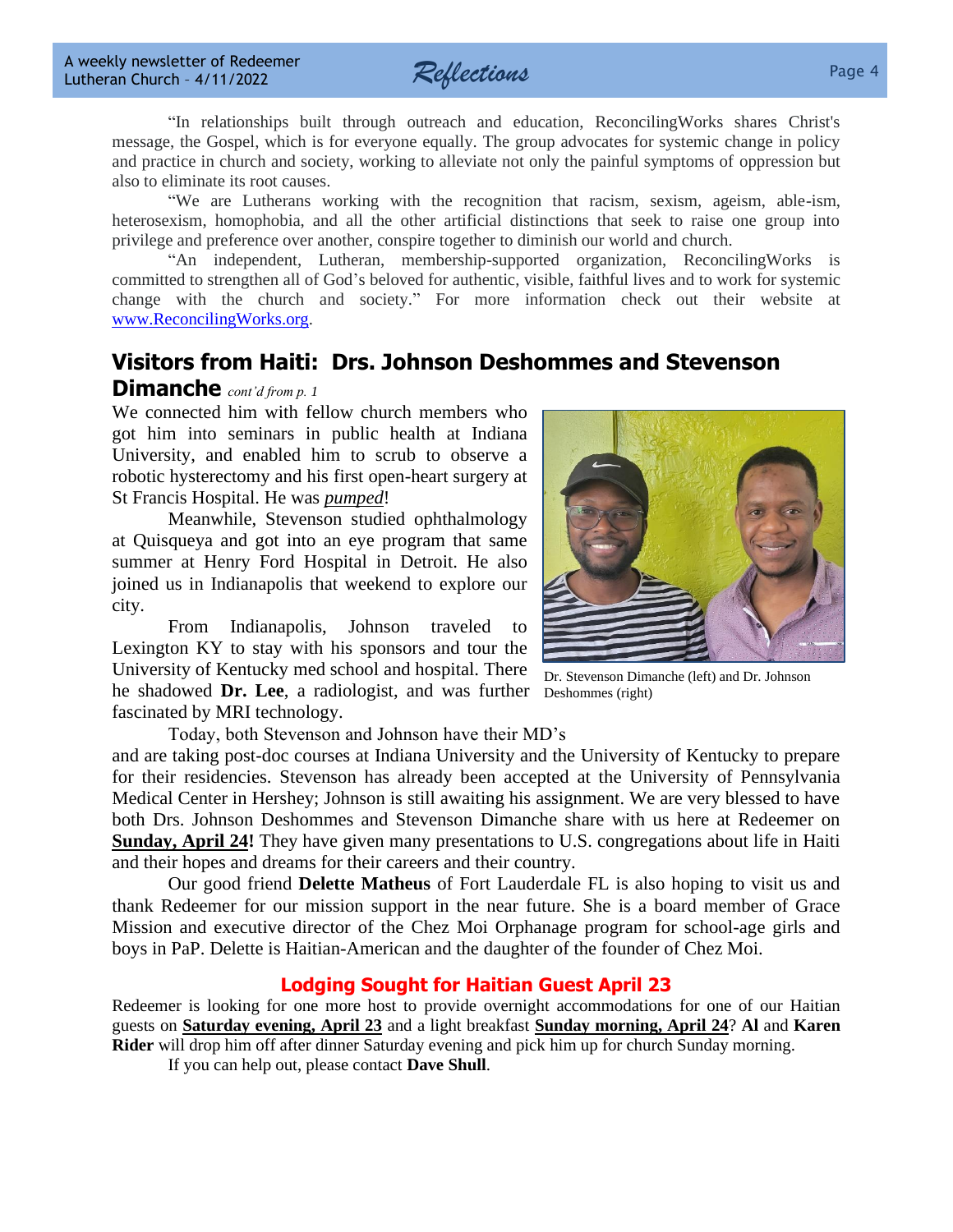

## **Important Emails**

[Dshull@RedeemerLuth.com](mailto:DShull@RedeemerLuth.com) – use for communicating directly with **Pastor Dave.**

[Info@RedeemerLuth.com](mailto:Info@RedeemerLuth.com) – use for communicating with the office, *Reflections* newsletter, **Office Manager Becky Trover**, healing prayer requests or for general information.

[MemberCare@RedeemerLuth.com](mailto:MemberCare@RedeemerLuth.com) – use for communicating with the Member Care team about needs for personal ministry such as in-home communion, a home visit, meals, etc.

[FinSec@RedeemerLuth.com](mailto:FinSec@RedeemerLuth.com) – use for stewardship campaigns.

[Itgroup@RedeemerLuth.com](mailto:ITgroup@RedeemerLuth.com) – use for communicating with Redeemer's IT Team for items related to the website.

[Property@RedeemerLuth.com](mailto:Property@RedeemerLuth.com) – use to report items that need repair in the church building.

[SundaySchool@RedeemerLuth.com](mailto:SundaySchool@RedeemerLuth.com) – use to offer suggestions for our Sunday School ministry.

[Transportation@redeemerluth.com](mailto:Transportation@redeemerluth.com) – use to request temporary transportation assistance.

[Communications@redeemerluth.com](mailto:Communications@redeemerluth.com) – use to send church related announcements or pictures for sharing on Redeemer's social media sites. Another way is to tag Redeemer in the posts.

## **Publishing Deadlines for Reflections, Sunday Bulletins**

#### **For** *Reflections*

- **PLEASE SUBMIT PRIOR TO 5 P.M. ON SUNDAYS**.
- Send to  $info@RedeemerLuth.com$  and put *Reflections* in subject line.
- Or leave a note in the *Reflections* mailbox at the top of the stairs outside the church office.

#### **For Sunday Bulletins**

The deadline for information to be published in Sunday bulletins is the **Wednesday morning** before. That information can be sent to the above email: just put "Bulletin" in the subject line.

## <span id="page-4-1"></span>**Prayers and Personals**

Prayers for healing and recovery are asked for **Kelley (Scott) Frank** who had surgery this past week and for **Sue Watson, Kris Kauffman,** and **Kathy Ehrich,** who have all recently had surgery.

#### **'Christ in Our Home' Available**

The April-June edition of "Christ in Our Home" is now available in the Narthex for anyone who would like a copy. Or, it can be mailed. Just contact **Becky Trover** in the church office to request a copy be mailed to your home. Reach her at 614-237-1263 or via email at [info@redeemerluth.com](mailto:info@redeemerluth.com) .

#### **April Birthdays**

13-Steve Boreman 15-Jill Disbro 16-Mike Benis 19-Damon Stewart 22-Grayson Ullman 23-Andy Skoog 24-Michelle Clemence 24-Elaine Disbro 27-Margie Frazier 27-Dora Pinder 28-Edwina Bradley

# **The Wider Church**

### **Women of ELCA to Hold Spring Gathering**

<span id="page-4-0"></span>All women of the ELCA are invited to the Spring Gathering on **Sunday, May 1** at Messiah Lutheran Church (1200 Waggoner Road in Reynoldsburg). This year's theme is "Rejoice! We Are Together Again!"

There will be speakers, singing, refreshments and many opportunities for fellowship. Program begins at 2 p.m. with registration at 1:30 p.m.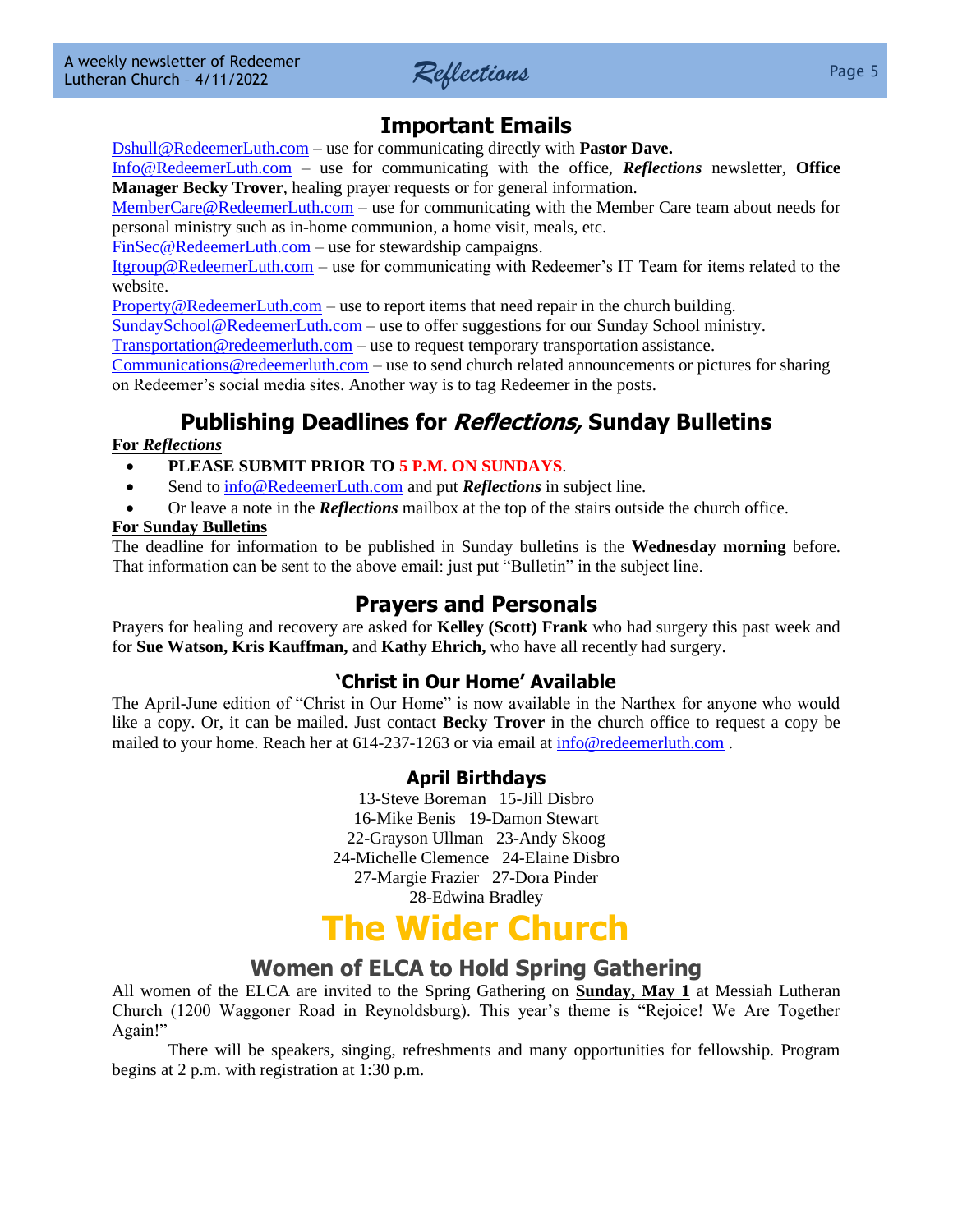

## **Volunteers Needed for Churchwide Assembly 2022**

The Southern Ohio Synod reports volunteers are needed for the Churchwide Assembly being held this summer in Columbus, OH. Volunteers are needed each day from **Sunday-Friday, August 7-12** in a variety of roles. You can sign up for the days and roles that you prefer by following this link: <https://tinyurl.com/mrbxk6jt>. Please note that you are indicating a preference and event organizers may need to assign you a different role so that all responsibilities are covered. Thanks!

## **An Update on Relief Efforts for Ukraine**

**Treasurer Julie Johnson** reported that Redeemer has collected nearly \$4,685 for Ukraine relief efforts by Lutheran World Relief (LWR). The congregation will continue to collect contributions for those relief efforts. Just note "Ukraine" in the memo section of a check. Redeemer will forward the donations to LWR.

## **Community Beyond**

## **Free At-Home COVID-19 Tests Available**

Every home in the U.S. is eligible to order four free at-home COVID-19 tests. Orders will usually ship in seven to 12 days.

Tests can be ordered online at<https://special.usps.com/testkits> .

# **[Getting Ready for W](file:///D:/Users/Marcene%20Mounts/Documents/2019%20REFLECTIONS/Vol.%2023-49%2012-9-2019%20Draft.docx%23GettingReadyforSunday)orship Resurrection of our Lord, Easter Day, April 17, 2022**

#### **Lessons**

**Readings:** Isaiah 65:17-25; Psalm 118:1-2, 14-24; Luke 24:1-12

#### **Prayer of the Day**

O God, you gave your only Son to suffer death on the cross for our redemption, and by his glorious resurrection you delivered us from the power of death. Make us die every day to sin, that we may live with him forever in the joy of the resurrection, through your Son, Jesus Christ our Lord, who lives and reigns with you and the Holy Spirit, one God, now and forever. **Amen.**

#### **A Prayer for Ukraine**

For those who are fleeing: sanctuary

For those who are staying: safety

For those who are fighting: peace.

For those whose hearts are breaking: comfort

For those who see no future: hope